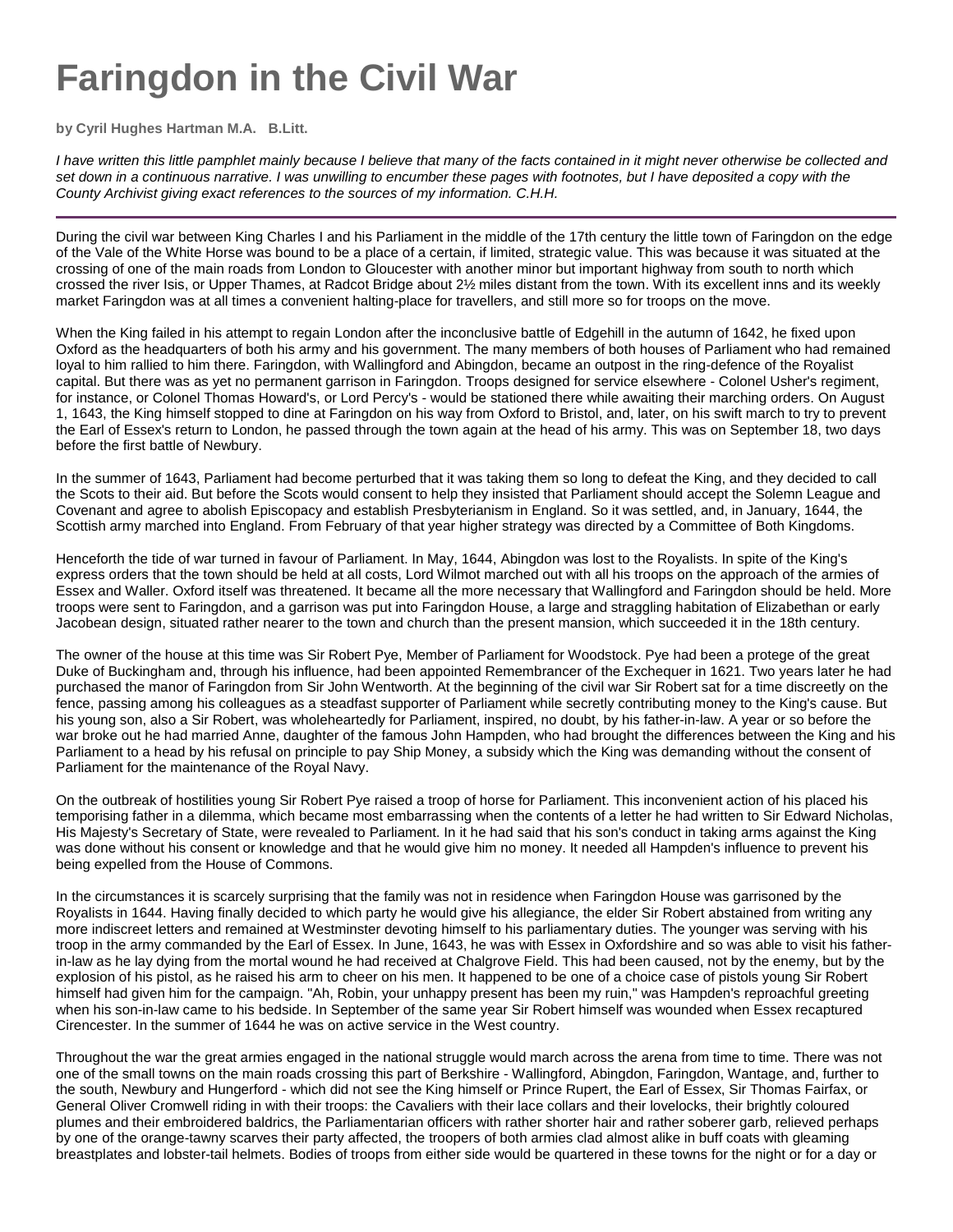two, unwelcome always to their inhabitants, for they rarely left without doing some damage or committing some outrage. The godly Roundheads had an insatiable urge to destroy any ancient monuments that were adorned with what they considered to be idolatrous images of angels, saints, or mitred abbots, or of the Virgin Mary, in particular. It was they who, for this reason, pulled down the Market Crosses in both Abingdon and Wantage. The Royalists, on the other hand, who were ill paid and had to live off the land, would raid and plunder the lofts and larders, the beer-cellars and hen-roosts of their unwilling but helpless hosts, and leave without paying a penny for their entertainment.

And all the time a miniature civil war was being carried on in these parts. The Parliamentarian Governor of Abingdon never possessed quite enough troops to try to take Faringdon or Wallingford unaided. Nor could the Royalist Governors of those places lay siege to Abingdon for exactly the same reason. But they did their utmost to harry one another incessantly by patrolling all the highways to intercept reinforcements or stop convoys of arms or supplies of provisions. At intervals they would make swift and sudden raids on one another's territories.

This kind of local warfare on a minor scale is, of course, a feature of all civil wars. In this part of Berkshire and the adjacent districts in Oxfordshire, Gloucestershire, and Wiltshire, small towns, villages, and even private houses were often self-contained little fortresses, sometimes even isolated in areas dominated by the enemy. And, above all, bridges, such as Radcot Bridge and New Bridge, were always of vital interest and importance to both parties and were constantly changing hands, often only for a matter of hours or even minutes, if a party stronger or more numerous than the defenders forced a quick passage and pressed on their way. Two unknown soldiers (sine nomine corpora), slain in one of these unrecorded little skirmishes near Radcot in 1645, lie buried at Clanfield. Whichever party held Radcot Bridge would try also to occupy Radcot House, on the Oxfordshire side, and a field nearby, already conveniently entrenched in times long past - no one knows exactly when. This site is still known locally as the "Garrison". The story of Radcot Bridge is inseparably linked with that of Faringdon.

On his way back to Oxford towards the end of November, 1644, the King halted overnight at Faringdon to consider where to quarter his horse, which had formerly been stationed at Abingdon and other places now in Parliamentary hands. He decided that henceforth Faringdon should be one of its headquarters, and appointed Colonel George Lisle Governor of the town and garrison. Lisle was a gallant soldier who had signally distinguished himself on many a battlefield. At the second battle of Newbury a few weeks before he had carried himself with reckless bravery, "having no armour on besides courage, and a good cause, and a good holland shirt."

Lisle confessed to being disappointed at the condition in which he found Faringdon and complained to his close friend, Prince Rupert, that the town was but one third fortified and entirely unprovisioned. But he soon set about remedying the latter deficiency at least. On December 3O, 1644, Major-General Richard Browne, Governor of Abingdon, wrote to Parliament to complain of his activities: "I pray you to consider the prejudice we suffer by the new garrison at Faringdon, which stops all cattle and other provisions usually coming by that way, and which yet might be removed by an indifferent party, if I had soldiers to spare." But Browne had his revenge when a party of horse from Faringdon took part next month in an attack on Abingdon led by Sir Henry Gage, Governor of Oxford, with Prince Rupert and Prince Maurice. The task of the Faringdon contingent was to attack Browne's horse-quarters on one side of the town to distract attention from the main assault, which was to be made from the Culham side. The Faringdon horse was utterly routed and fled with the Roundheads in hot pursuit. According to Browne most of them were killed or taken prisoner "except some few, who escaped being pursued within a mile of Faringdon."

Although the Presbyterians were still dominant in Parliament itself, they were now less powerful in the army than the Independents, of whom Oiver Cromwell was the leading spirit. And the Independents were at last successful in compelling the politicians to make changes in the high command. The self-denying Ordinance, suggested by Cromwell, enacted that henceforth no member of either house of Parliament should hold command in the armed forces. This meant the resignation of all their chief generals: the Earls of Essex and Manchester, Sir William Waller, the Earl of Warwick, who commanded the Navy, and, of course, Cromwell himself. But it is likely that Cromwell already had a shrewd notion of how that little difficulty could be overcome. Finally it was decided that all the Parliamentary forces should be reorganised in a New Model Army, of which Sir Thomas Fairfax should be in supreme command.

At the beginning of April, 1645, Fairfax went to Windsor to begin preparations to take the field with the new army. Among those who came to bid him farewell on giving up their commands was Lieutenant-General Cromwell. But Fairfax had just had orders from the Committee of Both Kingdoms to send a body of horse to lie between Oxford and Worcester to prevent a junction between the King and Prince Rupert, and in his opinion Cromwell was exactly the right man for this task. Cromwell thought so, too. And so Fairfax applied for him to be allowed to keep his command for the time being. To this the Committee readily agreed. Accordingly Fairfax sent him off at once to co-operate with Major-General Browne in the reduction of the Oxford district. At the end of the month the Committee wrote to both the generals concerned to confirm this arrangement until further order. Cromwell was to command all the horse, and Browne all the foot. "We desire you," they wrote in almost identical letters to both, "by mutual correspondence and joint counsel to conduct those forces and to take the best advantages you can for opposing the enemy." For the rest of the war Cromwell continued to hold high command in the army, always on an allegedly temporary basis.

On April 15 Cromwell met and defeated a strong body of Royalist cavalry under the young Earl of Northampton at Islip Bridge, north of Oxford. He took some 2OO prisoners and four colours, including the Queen's own standard "being a crown in the midst, incircled with divers Flower-de-Luces wrought in gold, with a golden cross on the top." The routed troops were pursued to Bletchington House, where they took refuge. Cromwell's summons to surrender the house was at first refused by the Governor, Colonel Francis Windebank, the son of a former Secretary of State. But by the cunning use of words of command shouted at a convenient distance from the house, Cromwell, whose force consisted only of cavalry, was able to deceive the defenders into thinking that he had a large body of foot to support him, and after only four hours the house was surrendered on terms. The garrison, which consisted of some 2OO men, was allowed to march out with the honours of war, but, on his arrival at Oxford, Colonel Windebank was tried by court martial and sentenced to be shot for cowardice. Windebank himself was by no means lacking in courage, but had been overcome by the tears and entreaties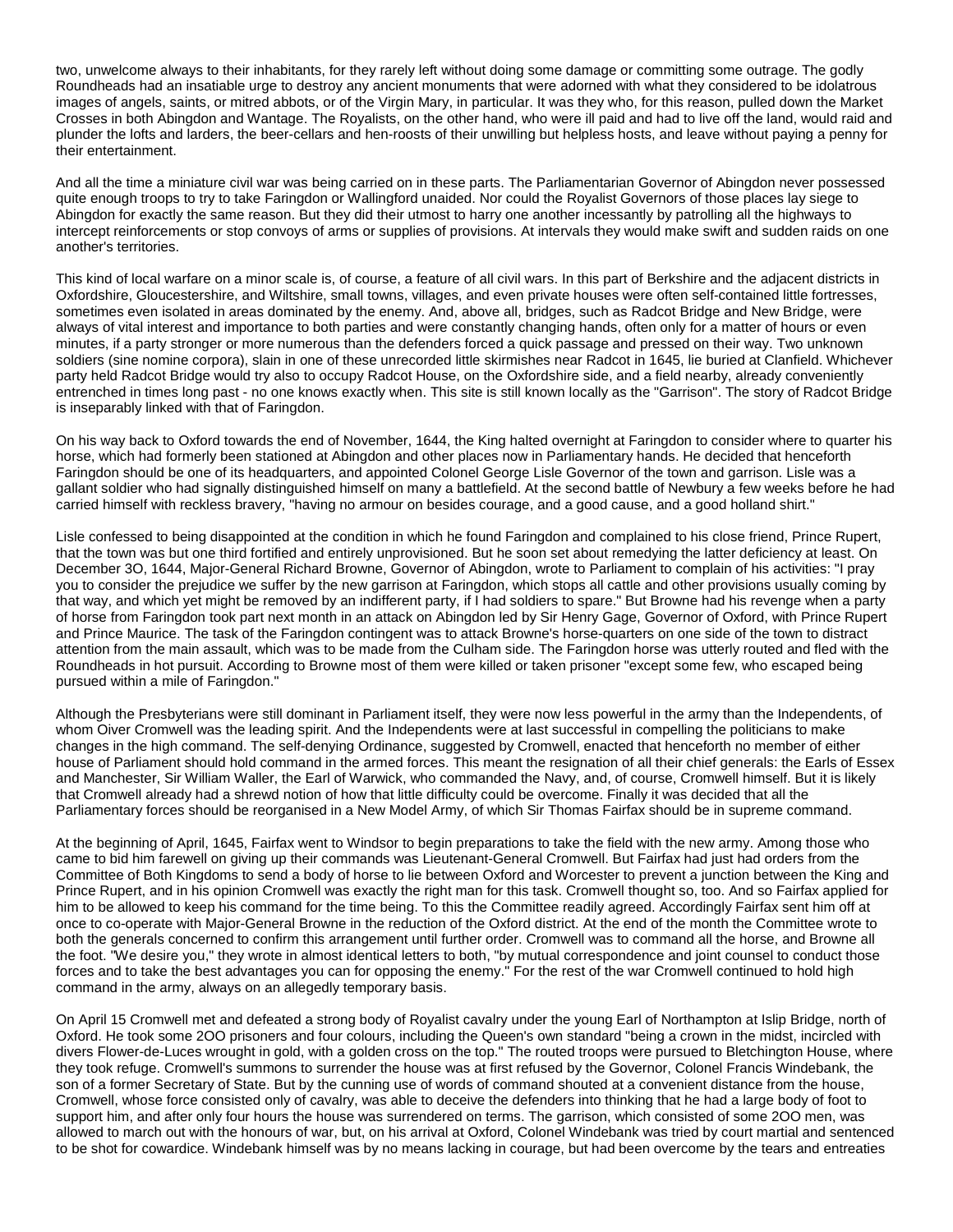of his terrified young bride and other ladies at Bletchington. A last attempt to save him from death was made by Sir Henry Bard, the Royalist Governor of Campden House in Gloucestershire, who wrote to Prince Rupert:

"The letter enclosed was sent to me from Oxford, to be conveyed with all speed possible. Pray God it comes time enough! It concerns a most unfortunate man, Colonel Windebank. Sir, pity him and reprieve him. It was God's judgment on him, and no cowardice of his own. At the battle of Alresford he gave a large testimony of his courage, and if with modesty I may bring in the witness, I saw it, and thence began our acquaintance. Oh, happy man had he ended then! Sir, let him but live to repair his honour, of which I know he is more sensible than are the damned of the pains of hell. And sure it will be a perfect means to his salvation. God and your Highness consult about it."

This letter was written on April 28, but it was intercepted by the enemy and never reached Rupert. It is possible that he would have tried to save the luckless young man, for it was his intervention that had secured the reprieve of Colonel Fielding, who had surrendered Reading in 1643. But the Prince did not arrive in Oxford until May 4, the day after Windebank had been shot against Merton College wall.

Cromwell decided that Bletchington was not worth holding and did not remain there long, but set off in a south-westerly direction towards Witney. On April 26 he heard that there was a body of Royalist horse before him and sent Colonel John Fiennes forward to attack it. Fiennes encountered it somewhere near Faringdon and put it to flight, taking 4O prisoners, a large number of horses and three colours, with the loss of only ten of his own men. This Royalist cavalry seems to have been part of a force sent from Faringdon to strengthen Woodstock againt Cromwell and forestall an attack by him. Their task accomplished, they were now returning to garrison. The 3OO foot in this party were under the command of Sir Richard Vaughan, and on April 27 Cromwell received information that they were not above three hours march in front of him. He immediately sent his "forlorn" in pursuit of them.

The "forlorn", more properly called the "forlorn hope", was a small detachment of picked troops, usually volunteers, to which the most venturesome and perilous tasks in war were entrusted. Cromwell was noted for his frequent and judicious use of them. But he was not, of course, the originator of the "forlorn", which is of immemorial antiquity. In the Civil War the Royalists also prided themselves on the exploits of their "forlorns", and in May, 1643, the King had ordered "certain Badges of silver containing Our Royall Image and that of Our dearest Sonne Prince Charles to be delivered to weare on the breast of every man, who shall be certified under the hands of their Commanders-in-chiefs to have done us faithful service in the Forlorne hope." The English expression is the equivalent of the Dutch Verloren hoop or Verloren kinder, and the French Enfants perdus, and doubtless the Greeks had a word for it.

The Royalists were overtaken by Cromwell's "forlorn" in the fields on the outskirts of Bampton in the Bush. A skirmish ensued in which most of the casualties on the Parliament side appear to have been horses. The Royalists were able to get into the town before Cromwell came up with his main body. They had put up a barricade and occupied a strongly-built house before his arrival at eleven o'clock that evening. They slighted his summons to surrender and resisted all attempts to storm their barricade during the night with "soe good resolution", in Cromwell's own words, that they could not be forced from it. He was obiged to wait till morning, when he sent a drum to them calling upon them once more to surrender. Their answer was that they would not do so unless they might march out upon honourable terms. Cromwell sternly replied that they must submit all to mercy. This they angrily rejected. He insisted and made preparations to storm the house. But first he sent them words "to desire them to deliver out the Gent and his family" - presumably the owners of the house. They must, he repeated, expect severity if they put him to a storm. They agreed to his demand, and after some further parleying, decided that the odds against them were too great and that they must, after all, yield to mercy. The 2OO survivors who surrendered included Sir Richard Vaughan himself, Lieutenant-Colonel Littleton, Major Lee, several more officers of lower rank, and a Doctor of Divinity, Vaughan's chaplain.

The prisoners having been sent under escort to Abingdon, Cromwell held a council of war, at which it was agreed that the next step should be to reduce the remainder of the garrison at Faringdon. But as they had no foot, which would be needed for a siege, it was decided to send to Major-General Browne for assistance. Meanwhile Cromwell crossed the river Isis by Radcot Bridge, and on the evening of April 28 wrote a despatch to the Committee of Both Kingdoms giving them an account of the success of his campaign so far and informing them that he was now "quartered up to Faringdon."

The exact location of Cromwell's horse-quarters at or near Faringdon is uncertain; but it seems likely that they were, as is traditionally supposed, somewhere on the slopes of Faringdon Hill, now known as Faringdon Folly. Although by this time he controlled the town itself, he would scarcely have placed himself within range or too easy reach of the defenders of Faringdon House, whereas from the higher ground he could not only command the town but also get a clear view of the roads that approached it from every direction. He could, therefore, anticipate any attack that might be made on him.

Next morning he sent the following summons to Faringdon House:

Sir, I summon you to deliver into my hands the house wherein you are, and your ammunition, with all things else there, together with your Persons to be disposed of as the Parliament shall appoint: which, if you refuse to do, you are to expect the utmost extremity of war. I rest your servant.

## April 29, 1645 O. Cromwell To the governour of the Garison in Farrington

The Royalists replied with a message to the effect that the King had entrusted them to keep that garrison, and, without special order from His Majesty himself, they would not deliver it. On receiving this Cromwell sent another summons to the Governor: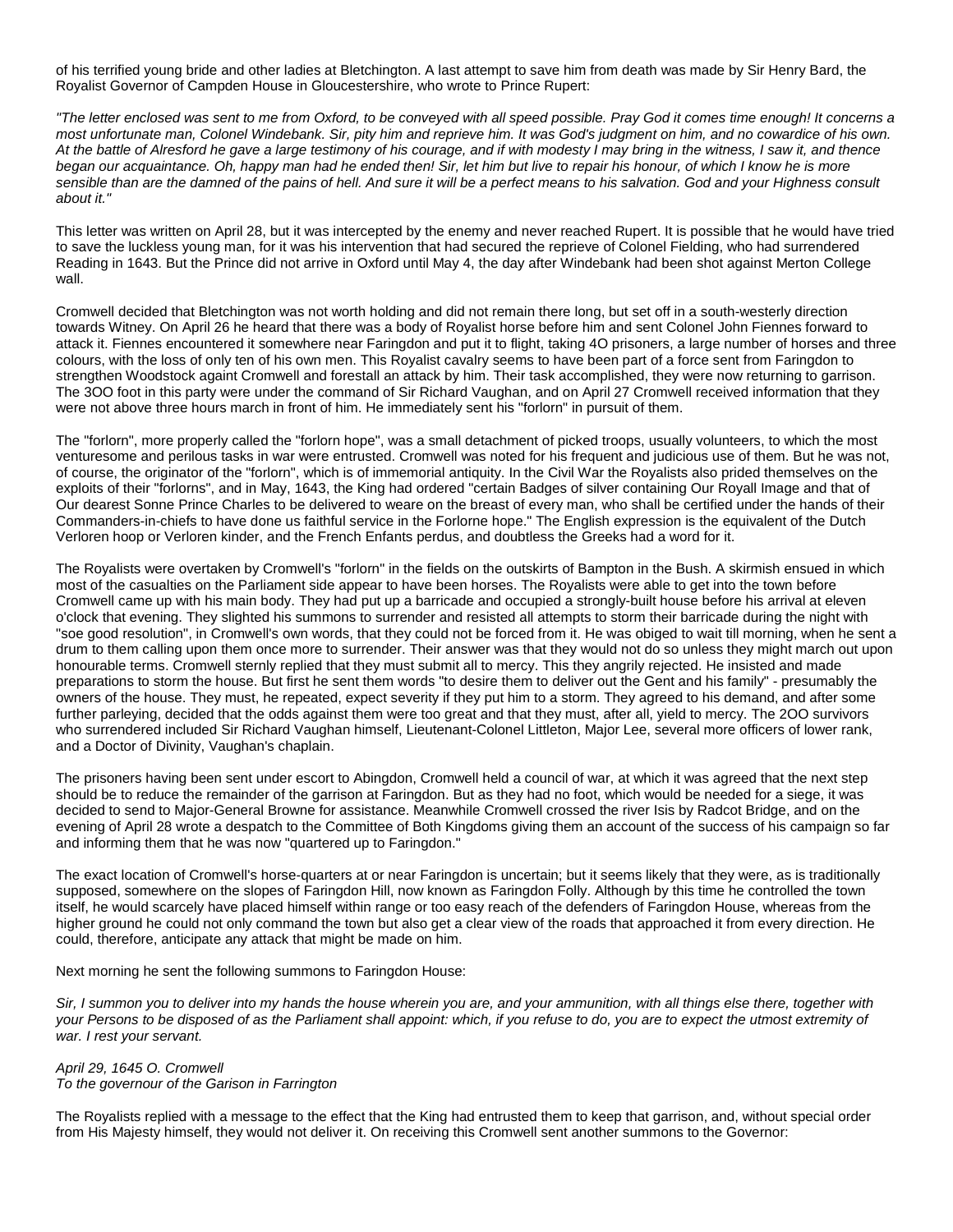Sir, I understand by forty or fifty poor men whom you forced into your House that you have many there whom you cannot arm, and who are not serviceable to you. If these men should perish by your means, it were great Inhumanity. Surely Honour and Honesty requires this, that you be prodigal of your own Lives, yet not be so of theirs. If God gives you into my hands, I will not spare a Man of you, if you put me to a Storm.

## Oliver Cromwell.

Colonel Lisle, the Governor, was not then in Faringdon, but a proud and defiant reply came from Colonel Burges, the officer commanding the garrison in the house:

Sir, We have forced none into our Garison: we would have you know you are not now at Blechington. The guiltless Blood that shall be spilt God will require at your hands that have caused this Unnatural War. We fear not your Storming, nor will have any Parlies. Your servant

## Roger Burges

In the course of the day some five or six hundred foot, all that Browne could spare from the garrison at Abingdon, marched into the town, and Cromwell decided to storm the house in the dark hours of that night. At three o'clock in the morning on April 3O the assault was begun. Supported by Cromwell and his troopers, the foot advanced with ladders and attempted to scale the walls. But when Captain Canon, who reared the first scaling-ladder and was himself the first to ascend it, was taken prisoner by the defenders with an ensign and eight troopers who followed him, this method of attack was promptly given up. After 14 men had been killed and several more of the besieging troops had been wounded, Cromwell decided that the attempt was too costly and abandoned it. Captain Jenkins of Pickering's regiment of foot, from the Abingdon contingent, was the only officer killed; but at least two of Cromwell's cavalry officers, Cornet George Scale and Quartermaster Richard Smith, both of Major-General Holborne's regiment of dragoons, were wounded in the assault. Cromwell made no further effort to take the house, although he remained at Faringdon for a few days longer.

Meanwhile Sir Thomas Fairfax had been preparing to march into the West country with his whole army, except the troops under Cromwell's command. His chief object was to relieve beleaguered Taunton, which was reported to be in sore straits. But it was being stoutly defended by Colonel Robert Blake, later to attain wider fame as the greatest English admiral of his time, and might yet be saved.

Parliament regarded the relief of Taunton as an urgent matter of prestige, since the town had always been well affected to its cause, though situated in the midst of country which was mainly loyal to the King. It had changed hands several times already. Taken by Parliament in 1642, it had been recaptured for the King in the following year, and then once more regained for Parliament by Sir Robert Pye and Colonel Blake in July, 1644. It was now being closely besieged by the Royalists.

Fairfax started from Windsor on April 3O and on May 2 had reached Newbury. Cromwell rode over from Faringdon to meet him. While the two generals were talking, it was learnt through some Royalist prisoners who had been brought in that Lord Goring was in the neighbourhood of Hungerford or Marlborough with a strong cavalry force and that it was his intention to beat up Cromwell's horsequarters that very night or early next morning. Cromwell left Newbury at once and hastened back to Faringdon. On his arrival there he sent Major Bethel with a small party of horse to reinforce Radcot Bridge; but Bethel, apparently not realising that Goring had passed through Lechlade and was coming up along the north side of the river, ventured too far into Oxfordshire in the dark and was caught by the Royalists. Eighteen of his men were killed, and he himself was taken prisoner with four others. Goring then easily gained possession of the bridge.

Cromwell himself decided to cross the Isis lower down at New Bridge in the hope of taking Goring in the rear. But Goring had astutely foreseen this move and was there to meet him. After the skirmish that followed, both sides seem to have been convinced that victory had been theirs. Cromwell was under the impression that Goring retired incontinently to Lechlade and thence into the West, whence he had come, whereas really he joined the King at Woodstock, as had been arranged. It was not until May 8 that he returned to Lechlade with a greatly augmented force of 2,5OO horse, having left the King on his way to Evesham the previous day. The Cavaliers, on the other hand, fondly thought that they had defeated Cromwell "with a great slaughter." Goring's victory, says Clarendon "gave him great reputation, and made him exceedingly welcome to the King." But Cromwell, though perhaps slightly battered, was not beaten. He had proceeded in good order to Abingdon. If he returned at all to Faringdon within the next day or two, it was only to move camp, for he now received orders to proceed to Bletchington, place a garrison in the house, and await the arrival of Fairfax, who had been hastily recalled.

Since the King had left Oxford, Parliament considered that this would be a good opportunity to lay siege to the place and deprive him of his headquarters. Fairfax, who by now had reached Blandford in Dorset, was ordered to detach a brigade for the relief of Taunton and to return forthwith himself with the rest of his army to the neighbourhood of Oxford. The blockading of Oxford was begun about May 16. But on June 3 the army was ordered to abandon the siege and to march north to try to prevent the Royalists from taking Leicester. They arrived too late for that, but on June 14 they encountered the King at Naseby, where Fairfax, ably seconded by Cromwell, inflicted upon him a crushing defeat, which effectively ended all his hopes of final victory in the war.

After the battle of Naseby Fairfax came south again. On Thursday, June 26 his army marched into Lechlade, where they were to be quartered for the night. The "forlorn" that had gone before to clear the way reported that they had surprised there some of the soldiers belonging to Radcot garrison, shot Lieutenant-Colonel Nott, and taken four prisoners. Nott, a Cavalier officer who had been most active in the district, seems to have been only wounded, for before the end of this year he was to reappear as a thorn in the side of the local Parliamentarian forces.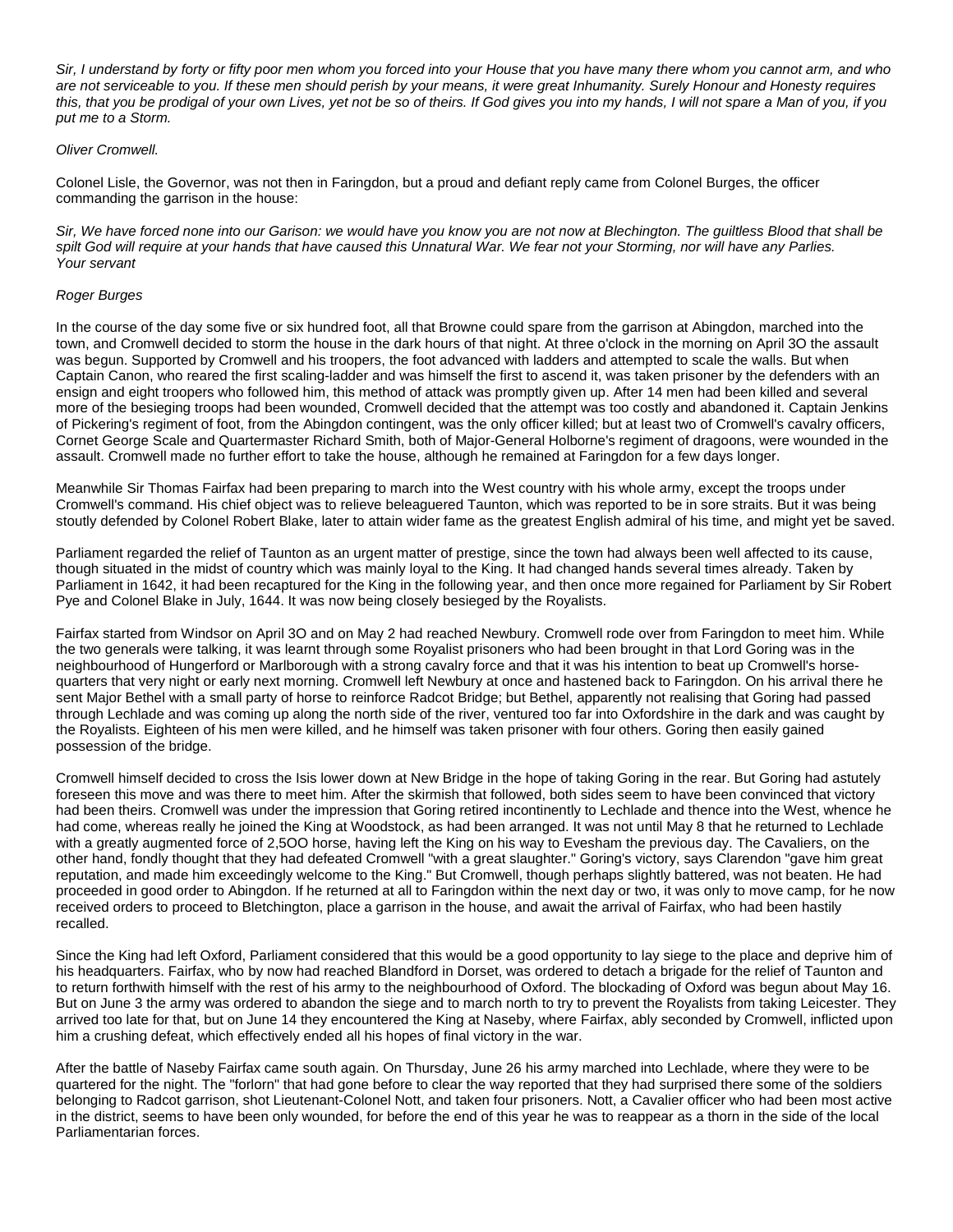Next day Fairfax was proceeding to Wanborough, but decided to pause on the way to reduce the Royalist stronghold at Highworth, which consisted of the church fortified by a line and bulwarks and garrisoned by less than a hundred men under Major Hen. The army sat down before the place, and a summons to surrender was sent to the Governor. On his refusing to yield, ordnance was planted and storming-parties were drawn up in readiness for an assault. A few shots appear to have been exchanged, for Fairfax lost four men, and there is a cannon-ball, still suspended in the Warneford chapel at Highworth church, which is supposed to have been fired at the church, leaving a considerable dent in the wall above the west door. But, in view of the very formidable preparations that were being made against him by an entire army, Major Hen decided to give in, and, hauling down what the Roundhead chronicler describes as his "bloody coulours", sounded a parley, and yielded upon quarter. The flag he was flying was probably the plain red flag of battle, known as the "Bloody Flag", like that flown on the maintopmast-head of the flagship in naval actions. Seventy prisoners and 8O firearms were taken, and the Puritan soldiers are reported to have had "good booty" in the church. Fairfax decided that the place had better be securely held for Parliament henceforth and ordered the Governor of Malmesbury to send a small garrison there to act as an outpost.

On November 2O, 1645, it was reported that a party of Parliamentarian foot had occupied Lechlade. It was, in fact, a strong body under Captain William Moore, sent there by Colonel Nicholas Devereux, to prevent incursions into Wiltshire by the garrisons of Faringdon and Radcot. Devereux had also arranged with Colonel Morgan, commanding the Gloucestershire horse, that there should be a party of horse in the neighbourhood ready to act in support. Some of them were already there. But of this the Royalists were as yet unaware. On receiving the news that the enemy were at Lechlade, a party of 3O horse immediately set out from Radcot to prevent any attempt at fortifying the little town. In the brief skirmish that followed their coming the only combatant seriously injured was the Royalist commander, Captain Aytwood, who was shot through the thigh. Realising that they had underestimated the strength and numbers of the opposition, the Cavaliers retreated with a Parthian fusillade of curses, calling their foes damned rogues and promising to return soon with a larger party.

When the news of this setback reached Faringdon it was arranged that Major Duett should attempt to take the enemy by surprise that very evening with an adequate force, consisting of 1OO foot and 15O horse. But when they arrived at seven o'clock they found that adequate preparations had also been made to receive them; for, as they entered the town, they were met by the flanking fire of 6O musketeers who had been concealed behind a wall. After an hour and a half's fighting in which six of their men were killed the Royalists were driven out of the town and retired in the direction of Radcot. But by this time the Gloucester horse had taken alarm. Half an hour later they rode into Lechlade in force and, joining with the foot, set off in pursuit of the retreating Cavaliers, whom they overtook close under the wall of Radcot House. There was some fierce fighting, in which the Roundheads were victorious. Major Duett himself and some 2O of his men were killed, and the 3O prisoners included a Cornet and five men belonging to the King's lifeguard. The spoils of war were 26 horses and 6O firearms. The Roundhead casualties were very slight. Two men only were wounded, and not mortally. At some time during these operations the notorious Lieutenant-Colonel Nott had also been captured. On sending him to London to be dealt with there, Colonel Devereux described him as "a most malevolent man ... who hath been as mischievous in his actions as Duett."

The frequent forays of the Faringdon garrison were viewed with some alarm by the local commanders of Parliament forces. Colonel Devereux considered that another garrison should be placed between Faringdon and the Parliamentarian headquarters at Marlborough throughout the winter "to wait on the Farrington forces as they come abroad." And Colonel Dalbier, commanding at Newbury, was afraid that they might come abroad as far as there. On January 7, 1646, he wrote to the Committee of Berks, Bucks, and Oxon, pointing out the danger to be apprehended from the 3OO horse quartered at Faringdon. If they were to join with the horse from Wallingford and Donnington Castle and could procure the assistance of some foot, they could easily take Newbury. But his fears proved groundless, for the state of the King's affairs was far worse than he supposed.

The authorities at Westminster were better informed of the situation. In the spring of 1646 the Committee of Both Kingdoms decided that the time had come to close in again on Oxford and, as a first step, to reduce its various outposts. On April 1O orders were sent to Colonel Sanderson to block up Radcot with troops from both Lechlade and Standlake in Oxfordshire. On the same day the Governor of Malmesbury received orders to send 3OO foot to block up Faringdon with the assistance of his garrison at Highworth.

The King had realised by now that his cause was irretrievably lost, and on April 27 he left Oxford secretly with only two attendants and set out on his journey northwards to place himself in the hands of the Scots. Five days later Fairfax arrived before Oxford to conduct the final siege that was to end the war. On May 3 he surveyed the city from all angles and set his plans in motion. As soon as his dispositions were made he sent out forces for the blocking up of other garrisons, those outlying stations that had formed part of Oxford's defences. The party for Faringdon was placed under the command of Sir Robert Pye, while Colonel Cook was to lead a force to secure the passage over the river at Radcot Bridge. They proceeded to their assigned posts at once, and summonses for the surrender of these places were sent out on or about May 11.

Colonel Sanderson seems to have been satisfied with merely blocking up the approaches to Radcot, for it was not until May 24, nearly a fortnight after the arrival of the reinforcements under Colonel Cook, that Radcot submitted. A grenade falling on the roof penetrated to the ground-floor and let out all the beer. Faced with this irreparable disaster, the hundred men who formed the garrison under Colonel Palmer decided to give in and, after handing over their arms, were allowed to disperse to their several homes. In the course of this brief siege the Roundheads lost only six men. Presumably the bridge was taken at the same time, if not before. But Faringdon still held out.

The choice of Sir Robert Pye to go to Faringdon was an obvious one, for, besides being a native of the place and the son of the owner of the house to be besieged, he had by now had considerable experience of command in the field. In recognition of his previous services at Taunton and elsewhere he had been appointed Colonel of one of the regiments of horse in the New Model Army, and in May, 1645, had been sent north to assist the Scottish army. He was selected instead of Cromwell, whom the Scots disliked. On his way he had stopped to take charge of the defence of Leicester against the King's threatened attack. He was taken prisoner when Leicester fell and sent under safe conduct to London by Prince Rupert to arrange for his own exchange for Colonel George Monck or Colonel Sir Henry Tillyer. He was exchanged for Tillyer, but the formalities took some days, so that he missed being present at Naseby, where his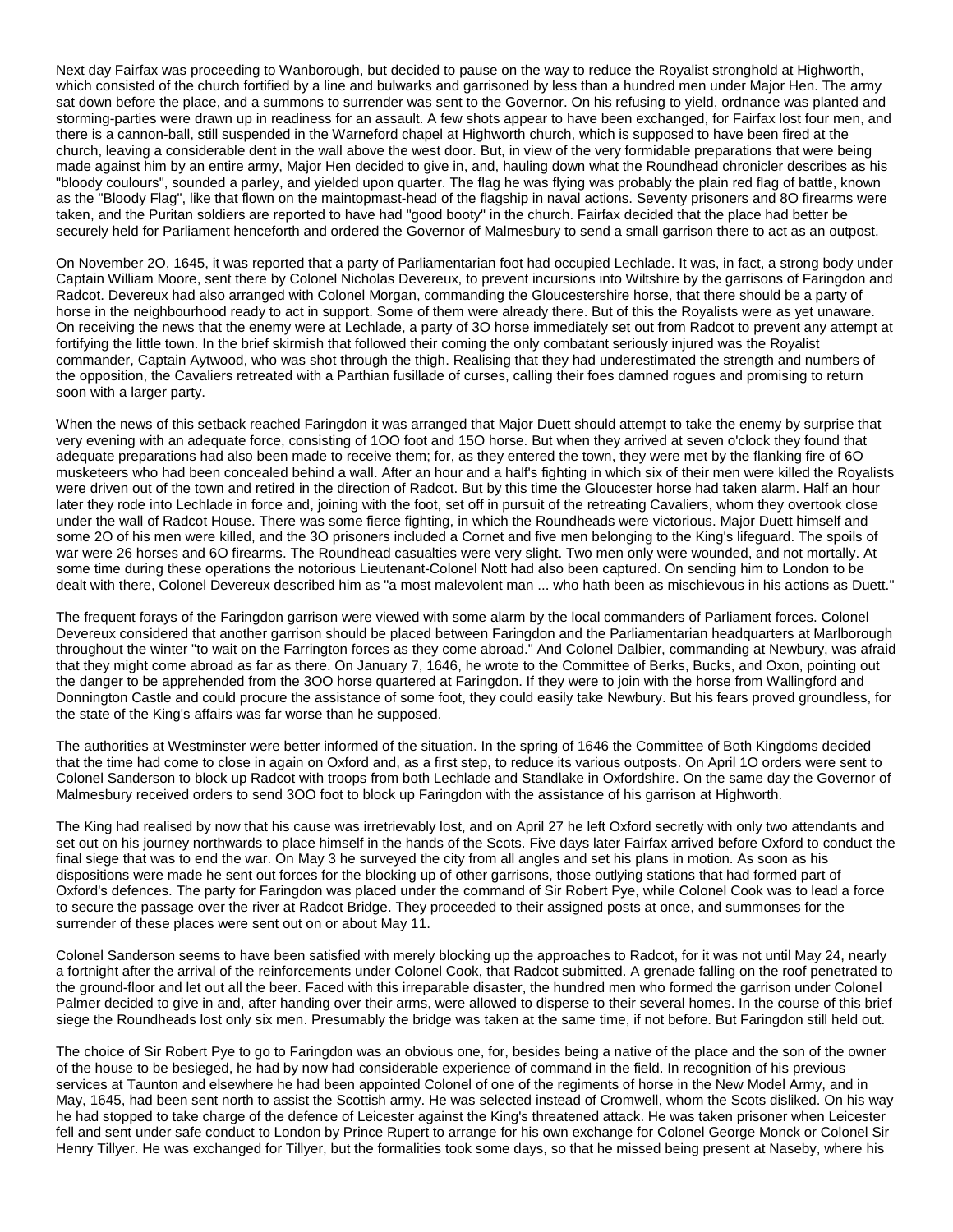regiment fought in the right wing under Cromwell. In September of the same year he had taken an active part in the reduction of Bristol.

On his arrival in Faringdon, no doubt Sir Robert called upon the defenders of Faringdon House to surrender; but it seems rather unlikely that he made any really serious attempt to bombard or storm his father's home, which he himself expected to inherit in due course, especially as it soon became known that the Scots had prevailed upon the King to send orders for the surrender of Oxford and all his other garrisons on fair and honourable terms. That such was his intention was already known early in May, although the royal warrant requiring the Governors to surrender was not despatched from Newcastle-upon-Tyne until June 1O.

The negotiations for the surrender of Oxford proceeded rather slowly, but were finally concluded on Saturday, June 2O, upon terms that were creditable to both sides. Article XXIV of the agreement ran as follows:

"That the garrisons of Farringdon shall be rendered to his excellency Sir Thomas Fairfax, and the governor, gentlemen, soldiers, and all other of what quality soever with those garrisons, shall enjoy the benefit of these articles in every particular which may concern them, they rendering the garrison accordingly as Oxford."

The capitulation was to be on June 24, and about ten o'clock in the morning of that day the garrison of Faringdon marched out under arms, with bag and baggage and with all the honours of war, leaving only their ordnance, ammunition, and stores of spare arms behind them.

The reason why Faringdon was the only one of the outposts to be actually included in the Oxford Articles was that the Governor, who had been knighted and was now Sir George Lisle, happened to be in Oxford when the offer to capitulate arrived on June 2O and so was able in person to negotiate the surrender. Colonel Burges, who had so gallantly defended Faringdon House against Cromwell the year before, was also in Oxford. The officer commanding the garrison in the house at the time of the capitulation was Sir William Courtney. The often repeated, but quite unwarranted, statement that the Governor of Faringdon was another famous Cavalier soldier, Sir Marmaduke Rawdon probably derives from a misunderstanding of the only visible part of the inscription on a ledger stone now covered by a choir-stall in the church: Marmol hoc posuit Marmaduc Rawdon Armiger. (This stone was placed here by Marmaduke Rawdon, Esquire.) The slab may, of course, mark the grave of Sir Marmaduke Rawdon, Kt., (Marmaduc Rawdon Eques), placed there by a son or nephew, for Marmaduke was a favourite Christian name in the Rawdon family. And Sir Marmaduke may have met his death at Faringdon in the Civil War. But it is certain that he was never Governor.

Faringdon has the distinction of being one of the last places to hold out for the King. Worcester and Wallingford stood fast for a few weeks longer, but, after their capitulation towards the end of July, there remained only a few isolated strongholds held by inveterate and irreconcilable loyalists. One by one these also were reduced. Pendennis Castle, in Cornwall, yielded on August 17, and two days later Raglan Castle, in Monmouthshire, was surrendered to Fairfax himself by the Dying Marquess of Worcester.

With the departure of the Royalist garrison the war was ended so far as Faringdon was concerned. But the town had suffered much through fire and sword in the course of the hostilities, and the inhabitants, eager for redress, were disposed, perhaps not unnaturally, but, probably, quite unfairly, to place the whole blame on the defeated party. They sent a succession of petitions to Parliament, but, if they ever received any reparation, it must have been very tardy. In the Lords' Journals for September 2, 1648, over two years after the capitulation, there is the draft of an order for a collection to be made for the assistance of the inhabitants of Faringdon and Westbrook "in repairing the ruin caused to their habitations, goods, and church, which were demolished and burnt by the enemy's garrison; the damage has been assessed by able and substantial workmen at £56,976.4s. Od."

They had petitioned for relief out of the estates of those who had been in the garrison. But these men, they said, had either fled beyond the reach of the law or else had been included in the Articles of Oxford and so could not be proceeded against. In piteous terms the "poor distressed inhabitants" told how they had had to depend upon the charity of the surrounding country. Many of them had long been homeless and hungry. They also complained that, "by the death of their late orthodox vicar they were destitute of food and aliment for their souls." There is a slight mystery here. The Vicar of Faringdon from 163O to 1661 was the Rev. John Mason, who was succeeded in the latter year by the Rev. Thomas Fowler. The "orthodox vicar" seems, therefore, to have been a minister installed by the Presbyterians while the true vicar was ejected. At any rate, the interloper was never recognized by the Church of England.

The damage to the church had been serious. At some time during the war the steeple had been knocked off the tower by cannon-fire, and the top of the tower itself had been so shattered that it had to be reduced in height. The south aisle had been, at least partially, destroyed. It is obvious, too, that the monuments of the Unton family were irreparably damaged, whether wilfully or otherwise; for the present monuments seem to have been rather arbitrarily put together from what remained of the original ones, and the memorial tablet to Sir Henry Unton, erected in 16O6, has been set in a new framework of much later and more modest design (1658).

Who was responsible for all this is a debatable point. Cannon-balls have been found in the churchyard, but these mute relics cannot tell when, from what direction, or by whom they were fired. The popular belief is that Faringdon's stunted church-tower is one of the ruins that Cromwell knocked about a bit. But it must be remembered that, in 1645, Cromwell was in command of a cavalry force, which was intended to be highly mobile, and it is most unlikely that he had any artillery with him when he came to Faringdon. Guns are not mentioned in his own account of the events at Bletchington and Bampton in the days immediately before. Some artillery may have been brought by the party of foot sent by Browne from Abingdon; but there is no hint of a preliminary bombardment in the account of the attempt to storm the house. It is always possible that the steeple was brought down, not by Cromwell, nor by Sir Robert Pye, but by the Royalists, firing from the house. It is known that there were four pieces of ordnance in the house when it was surrendered. The assertion of the inhabitants that it was the garrison that damaged the church cannot be wholly discounted. And even if Cromwell did procure guns from somewhere and there was an artillery duel, shots from both sides are equally liable to go wide of the mark. It should be realised that the effective range of a field-gun of those days would not be more than from two to four hundred yards and its "random"